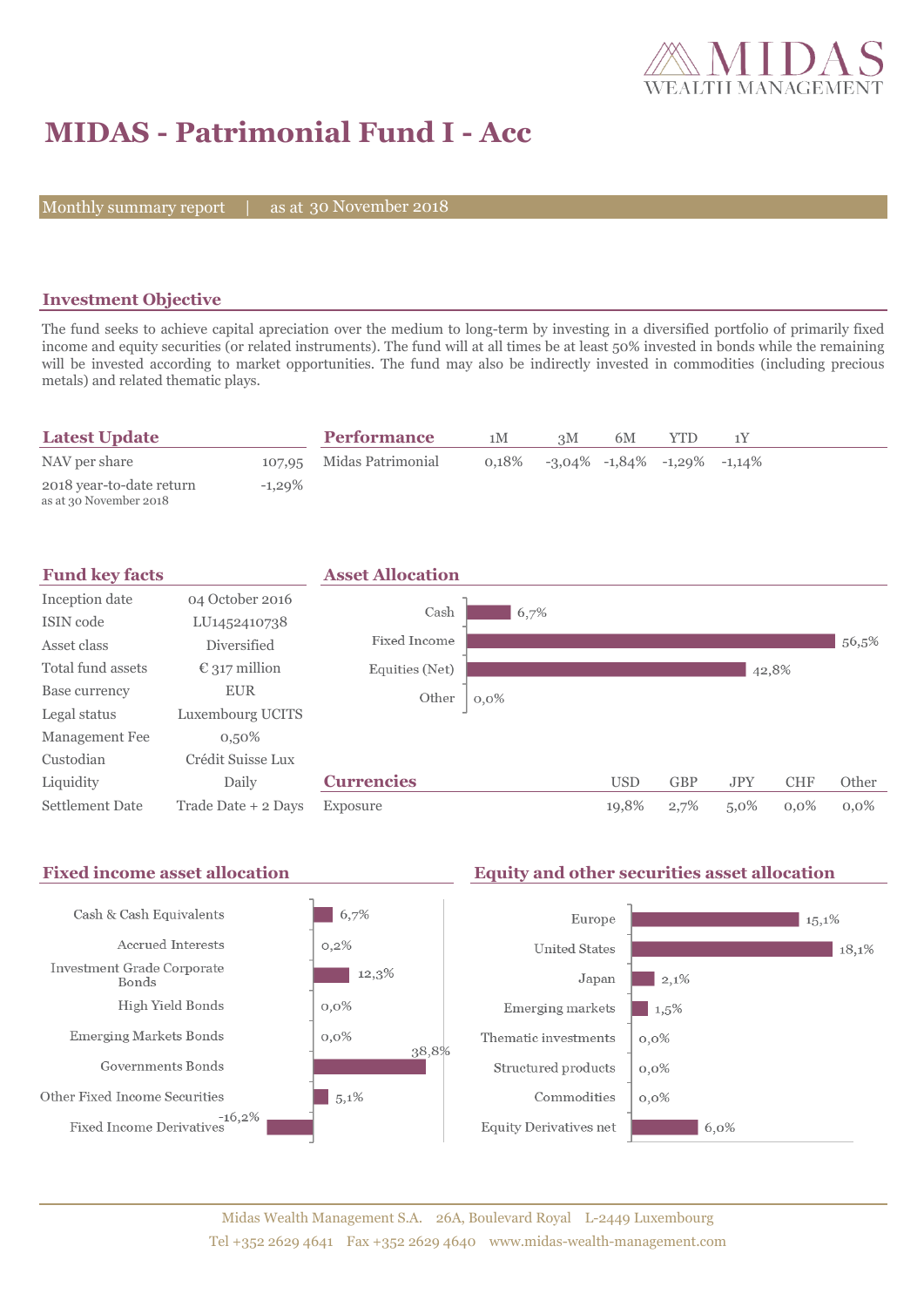

# **MIDAS - Patrimonial Fund I - Acc**

Monthly summary report | as at 30 November 2018

| Top 10 fixed income holdings          | <b>YTM</b> | Rating     | Weight  | <b>Fixed income rating breakdown</b> |
|---------------------------------------|------------|------------|---------|--------------------------------------|
| DEUTSCHLAND REP : DBR 0 1/2 08/15/27  | $0,2\%$    | AAA        | 6,2%    |                                      |
| BTPS: BTPS 2 02/01/28                 | $3.0\%$    | <b>BBB</b> | 4,6%    | AAA<br>25,3%                         |
| HELLENIC T-BILL : GTB 0 04/05/19      | $0,9\%$    | B          | $3,0\%$ | AA<br>25,5%                          |
| FRANCE O.A.T.: FRTR 0 1/2 05/25/25    | 0,2%       | AA         | 2,9%    | 8,4%<br>А                            |
| AGENCE FRANCAISE : AGFRNC 0 1/8 11/1! | 0,2%       | AA         | $2,5\%$ | <b>BBB</b><br>31,3%                  |
| DEUTSCHLAND REP: DBR 1 1/4 08/15/48   | $1,0\%$    | AAA        | 2,5%    | BB<br>$0,0\%$                        |
| KFW : KFW 0 3/8 04/23/25              | $0,3\%$    | AAA        | 1,9%    | B<br>5.5%                            |
| ALLIANDER: ALLRNV 07/8 04/22/26       | 0,8%       | $AA-$      | 1,9%    | <b>CCC</b><br>$0,0\%$                |
| SPANISH GOV'T: SPGB 1.6 04/30/25      | $0,9\%$    | $BBB+$     | 1,8%    | <b>NR</b><br>4,1%                    |
| ASFINAG : ASFING 0 1/4 10/18/24       | $0,2\%$    | $AA+$      | $1,3\%$ |                                      |

| Top 10 equity holdings         | Sector                        | Weight  | <b>Equity sector breakdown</b> |                   |
|--------------------------------|-------------------------------|---------|--------------------------------|-------------------|
| VISA INC                       | <b>Information Technology</b> | $0,9\%$ | <b>Consumer Discretionary</b>  | 12,4%             |
| <b>BANK OF AMERICA CORP</b>    | Financials                    | $0,9\%$ | Consumer Staples               | 10,4%             |
| PFIZER INC                     | <b>Health Care</b>            | $0,9\%$ | Energy                         | 4,8%              |
| <b>MICROSOFT CORP</b>          | <b>Information Technology</b> | 0.9%    | Financials                     | 15,7%             |
| <b>JOHNSON &amp; JOHNSON</b>   | <b>Health Care</b>            | $0,9\%$ | Health Care                    | 14,3%             |
| <b>JPMORGAN CHASE &amp; CO</b> | Financials                    | 0,8%    | Information Technology         | 14,5%             |
| <b>MEDTRONIC PLC</b>           | <b>Health Care</b>            |         | Industrials                    | 11,5%             |
|                                |                               | 0,8%    | Materials                      | $\mathbf{1}3,6\%$ |
| PEPSICO INC                    | <b>Consumer Staples</b>       | 0,8%    | <b>Communication Services</b>  | 7,5%              |
| <b>APPLE INC</b>               | Information Technolog 0,8%    |         | Utilities                      | $1,2\%$           |
| ALIBABA GROUP HOLDING-SP ADR   | Consumer Discretionar 0,8%    |         | Real Estate                    | 4,0%              |

### **Top 5 funds and other holdings**

| Amundi Japan TOPIX ETF | 2,1%    |
|------------------------|---------|
| MM Convertible Europe  | $1,5\%$ |